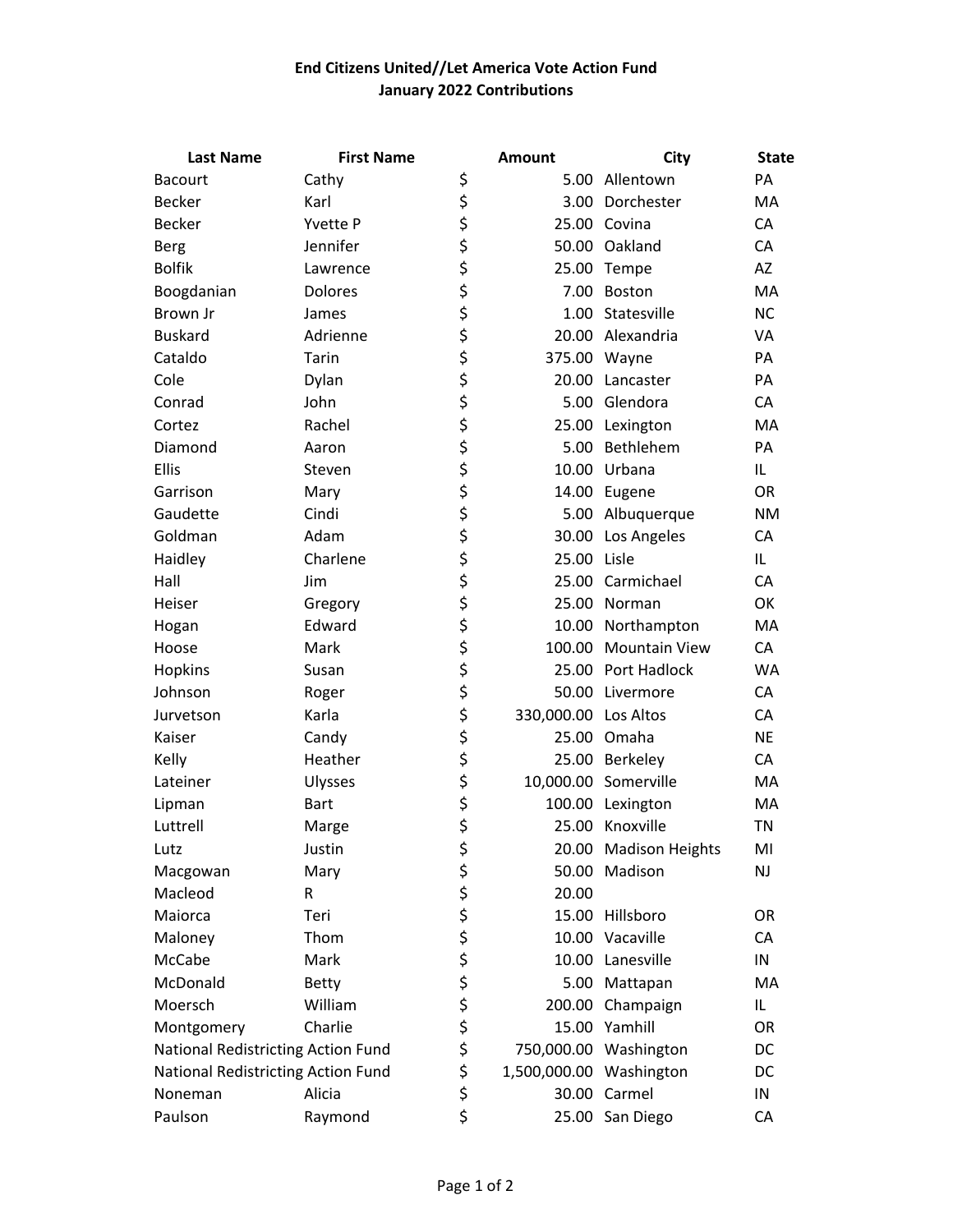| Rahalski       | Joshua      | \$ | 10.00 Henderson         | <b>NV</b> |
|----------------|-------------|----|-------------------------|-----------|
| Richardson     | Constance   | \$ | 25.00 Fort Worth        | <b>TX</b> |
| Siegel         | Elizabeth   | \$ | 15.00 Aspen             | CO.       |
| <b>Staples</b> | Emily       | \$ | 100.00 Kirkland         | <b>WA</b> |
| Stockman       | Cora        | \$ | 10.00 Minden            | <b>NV</b> |
| Stover         | Glenn       | \$ | 5.00 San Francisco      | CA        |
| Stryker        | Pat         | \$ | 500,000.00 Fort Collins | CO.       |
| Thompson       | Tara        | \$ | 10.00 Aston             | <b>PA</b> |
| Vena           | Arianne     | \$ | 25.00 Culver City       | CA        |
| Wilmoth        | Steven      | \$ | 5.00 Reno               | <b>NV</b> |
| Yazzolino      | <b>Brad</b> | \$ | 5.00 Portland           | <b>OR</b> |
| Yeatter        | Patrice     | \$ | 50.00 Kooskia           | ID        |
| Zuanich        | Janet       |    | 10.00 Everett           | WA        |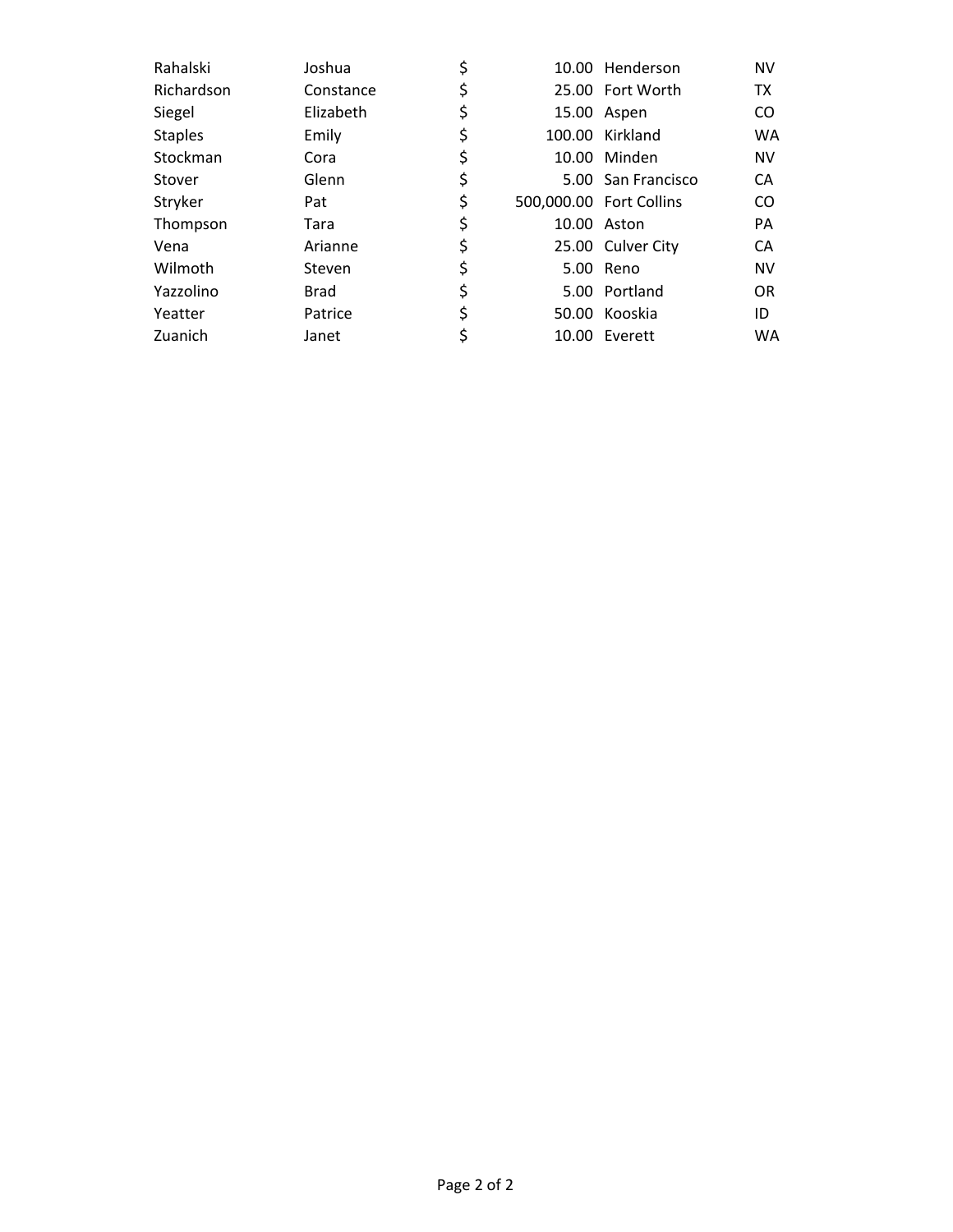## **End Citizens United//Let America Vote Action Fund February 2022 Contributions**

| <b>Last Name</b>                   | <b>First Name</b>   |          | <b>Amount</b> | <b>City</b>            | <b>State</b> |
|------------------------------------|---------------------|----------|---------------|------------------------|--------------|
| Anderson                           | Richard             | \$       |               | 10.00 Minneapolis      | MN           |
| <b>Bacourt</b>                     | Cathy               | \$       |               | 5.00 Allentown         | PA           |
| <b>Becker</b>                      | Karl                | \$       |               | 3.00 Dorchester        | MA           |
| <b>Berg</b>                        | Jennifer            | \$       |               | 50.00 Oakland          | CA           |
| Boogdanian                         | Dolores             | \$       |               | 7.00 Boston            | MA           |
| <b>Brodie</b>                      | Joel                | \$       |               | 50.00 Walnut Creek     | CA           |
| <b>Brolaski</b>                    | Liz                 | \$<br>\$ |               | 50.00 Encinitas        | CA           |
| Brown Jr                           | James               |          |               | 1.00 Statesville       | <b>NC</b>    |
| <b>Buskard</b>                     | Adrienne            | \$       |               | 20.00 Alexandria       | <b>VA</b>    |
| Conrad                             | John                | \$       |               | 5.00 Glendora          | CA           |
| Diamond                            | Aaron               |          |               | 5.00 Bethlehem         | PA           |
| Esserman                           | Laura               | \$<br>\$ |               | 250.00 San Francisco   | CA           |
| Garrison                           | Mary                | \$       |               | 14.00 Eugene           | <b>OR</b>    |
| Genova-Goldstein                   | Jeanne              | \$<br>\$ | 100.00        |                        |              |
| Goldman                            | Adam                |          |               | 30.00 Los Angeles      | <b>CA</b>    |
| Groothoff                          | Ehrhardt            | \$       |               | 25.00 Chebeague Island | <b>ME</b>    |
| Hogan                              | Edward              | \$       |               | 10.00 Northampton      | MA           |
| Kaiser                             | Candy               | \$       |               | 25.00 Omaha            | <b>NE</b>    |
| Lutz                               | Justin              | \$       |               | 20.00 Madison Heights  | MI           |
| Maiorca                            | Teri                | \$       |               | 15.00 Hillsboro        | <b>OR</b>    |
| Maloney                            | Thom                | \$<br>\$ |               | 10.00 Vacaville        | CA           |
| McCabe                             | Mark                |          |               | 10.00 Lanesville       | IN           |
| McDonald                           | <b>Betty</b>        | \$       |               | 5.00 Mattapan          | MA           |
| Mixon                              | Pat                 | \$       |               | 100.00 Tallahassee     | FL.          |
| Montgomery                         | Charlie             | \$       |               | 15.00 Yamhill          | <b>OR</b>    |
| National Redistricting Action Fund |                     | \$       |               | 600,000.00 Washington  | DC           |
| Paulson                            | Raymond             | \$       |               | 25.00 San Diego        | CA           |
| Rahalski                           | Joshua              | \$<br>\$ |               | 10.00 Henderson        | <b>NV</b>    |
| Siegel                             | Elizabeth           |          |               | 15.00 Aspen            | CO           |
| <b>Staples</b>                     | Emily               | Ś        |               | 100.00 Kirkland        | <b>WA</b>    |
| Stockman                           | Cora                | \$       |               | 10.00 Minden           | <b>NV</b>    |
| Stover                             | Glenn               | \$       |               | 5.00 San Francisco     | CA           |
| Wilmoth                            | Steven              |          |               | 5.00 Reno              | <b>NV</b>    |
| Wilson                             | <b>Tracy Thomas</b> | \$<br>\$ |               | 25.00 Shoreview        | MN           |
| Yazzolino                          | <b>Brad</b>         | \$       |               | 5.00 Portland          | <b>OR</b>    |
| Zuanich                            | Janet               | \$       |               | 10.00 Everett          | WA           |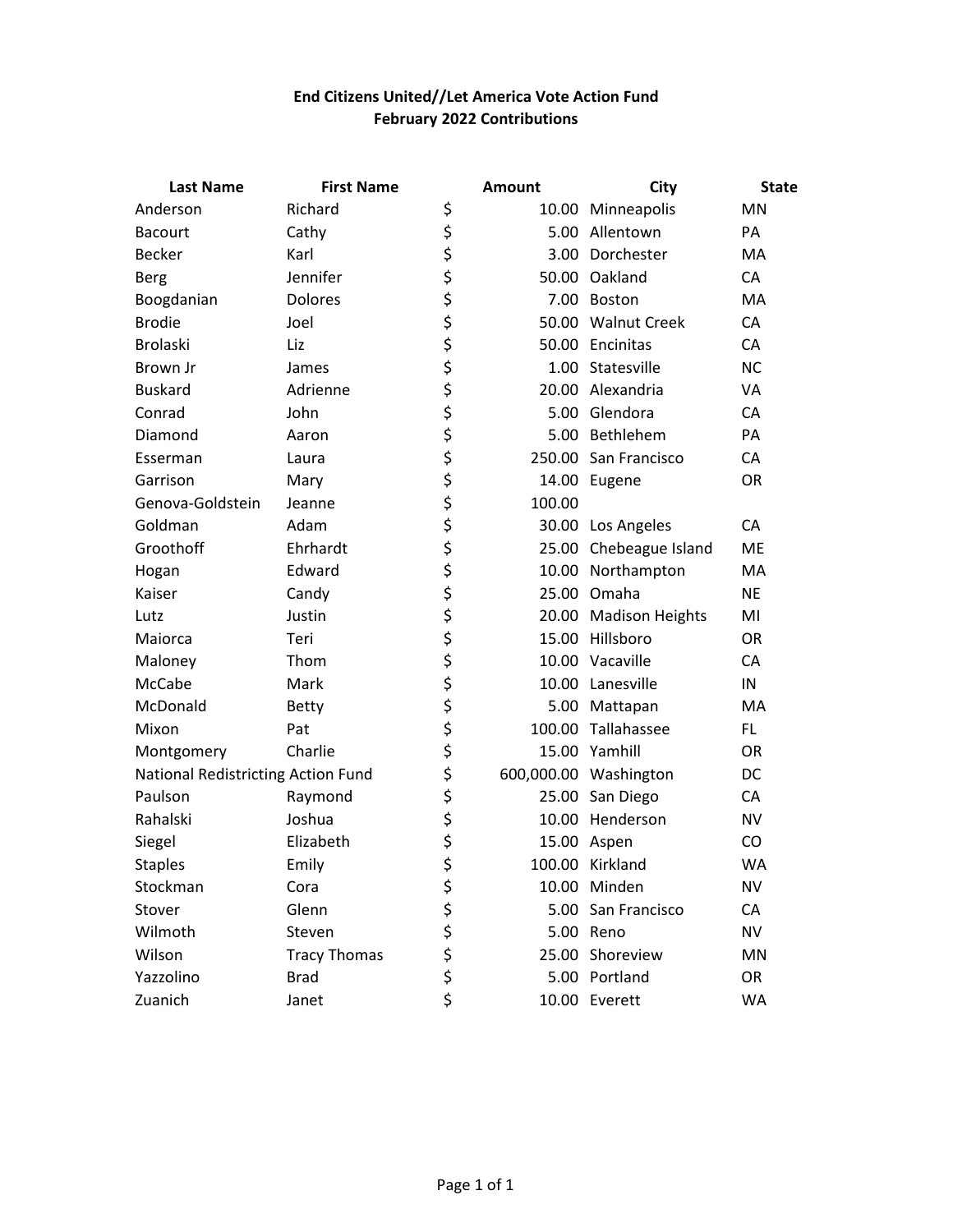## **End Citizens United//Let America Vote Action Fund March 2022 Contributions**

| <b>Last Name</b> | <b>First Name</b> | <b>Amount</b> | City                  | <b>State</b> |
|------------------|-------------------|---------------|-----------------------|--------------|
| Abbott           | Patricia          | \$            | 10.00 Baldwinsville   | <b>NY</b>    |
| Becker           | Karl              | \$            | 3.00 Dorchester       | MA           |
| Berg             | Jennifer          | \$            | 50.00 Oakland         | CA           |
| Boogdanian       | Dolores           | \$            | 7.00 Boston           | MA           |
| Bowman           | Tara              | \$            | 25.00 Kailua          | HI           |
| <b>Braider</b>   | Jackson           | \$            | 50.00 Allston         | MA           |
| Brown Jr         | James             | \$            | 1.00 Statesville      | <b>NC</b>    |
| <b>Buskard</b>   | Adrienne          | \$            | 20.00 Alexandria      | VA           |
| Conrad           | John              | \$            | 5.00 Glendora         | CA           |
| Diamond          | Aaron             | \$            | 5.00 Bethlehem        | PA           |
| Eastman          | Erika             | \$            | 50.00 San Ramon       | CA           |
| Eisenberg        | Michael           | \$            | 100.00 Great Neck     | <b>NY</b>    |
| Ekstrom          | Robert            | \$            | 250.00 Spencer        | MA           |
| Freeman          | Judith K          | \$            | 10.00 Teaneck         | <b>NJ</b>    |
| Fybel            | Dan               | \$            | 50.00 Oak Park        | CA           |
| Garrison         | Mary              | \$            | 14.00 Eugene          | <b>OR</b>    |
| Goldman          | Adam              | \$            | 30.00 Los Angeles     | CA           |
| Hogan            | Edward            | \$            | 10.00 Northampton     | MA           |
| Kahn             | Joanne            | \$            | 25.00 Buffalo         | <b>NY</b>    |
| Kaiser           | Candy             | \$            | 25.00 Omaha           | <b>NE</b>    |
| Kazemi           | Leila             | \$            | 50.00 Brooklyn        | <b>NY</b>    |
| Koltko           | Nancy             | \$            | 10.00 Latham          | <b>NY</b>    |
| Lutz             | Justin            | \$            | 20.00 Madison Heights | MI           |
| Lynch            | Tom               | \$            | 20.00 Parshall        | <b>ND</b>    |
| Lynch            | Patricia          | \$            | 100.00 Foster City    | CA           |
| Maiorca          | Teri              | \$            | 15.00 Hillsboro       | OR           |
| Maloney          | Thom              | \$            | 10.00 Vacaville       | CA           |
| Manning          | Kate              | \$            | 100.00 New York       | <b>NY</b>    |
| McCabe           | Mark              | \$            | 10.00 Lanesville      | IN           |
| McDonald         | <b>Betty</b>      | \$            | 5.00 Mattapan         | MA           |
| Naughton         | Elizabeth         | \$            | 200.00 Boulder        | CO           |
| Omidsalar        | Alejandro         | \$            | 10.00 Long Beach      | CA           |
| Paulson          | Raymond           | \$            | 25.00 San Diego       | CA           |
| Rahalski         | Joshua            | \$            | 10.00 Henderson       | <b>NV</b>    |
| Rains            | Robert            | \$            | 100.00 Washington     | DC           |
| Schmeidler       | Lucy              | \$            | 100.00 Flushing       | <b>NY</b>    |
| Schmidt          | Stacy             | \$            | 250.00 Baldwin City   | <b>KS</b>    |
| Siegel           | Elizabeth         | \$            | 15.00 Aspen           | CO           |
| <b>Staples</b>   | Emily             | \$            | 100.00 Kirkland       | <b>WA</b>    |
| Stockman         | Cora              | \$            | 10.00 Minden          | <b>NV</b>    |
| Stone            | Martha            | \$            | 150.00 Rochester      | <b>NY</b>    |
| Stover           | Glenn             | \$            | 5.00 San Francisco    | CA           |
| Sutton           | Grace             | \$            | 50.00 Nogales         | AZ           |